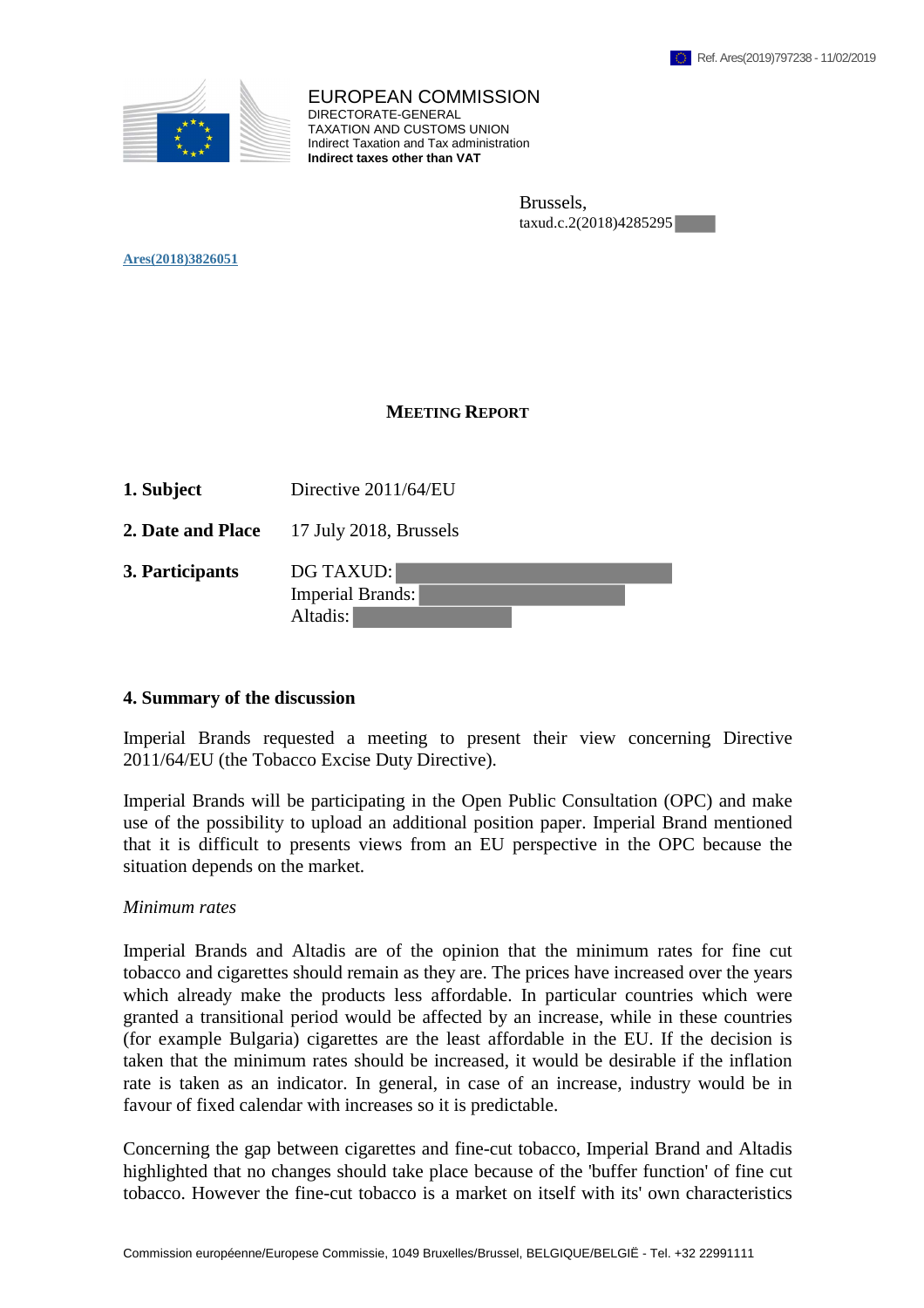and consumers, it also attracts cigarettes consumers who are looking for a cheaper alternative. Imperial Brands and Altadis emphasized that the consumers have moved to illicit trade already in countries where the tax gap between cigarettes and fine-cut tobacco does not exist or has shrunk.

## *Structure*

Imperial Brands and Altadis suggest removing the minimum requirement that the excise duty should represent at least 60% of the Weighted Average retail selling Price (WAP). They believe this requirement became redundant because most Member States benefit from the 'escape clause' and levy an excise duty above 115 Euro per 1000 cigarettes without respecting the 60% requirement. The mixed structure should remain for reasons of principle and because it guarantees the revenue for governments and limits competitive distortions created by purely specific systems which target the 'lower-priced' brands. Instead, Imperial Brands believes that the percentage of specific excise duty as part of the total tax burden, which is currently 76.5% should be lowered whilst a high ad-valorem duty could be preserved.

## *Next generation products*

Imperial Brands disagrees with the terminology 'e-cigarettes' and rather speaks about evapour products. These products could contain nicotine but not necessarily. Even in case the products contain nicotine, the nicotine does not have to be derived from tobacco. Imperial Brands uses pharmaceutical grade nicotine for their liquids to guarantee a high quality. None of their products are medically licensed. In principle, the position of Imperial Brands is that these products should not be taxed because people use them to quit smoking or to smoke less. If a harmonised tax would have to be introduced, this should take place in a separate directive. Imperial Brands believes that there is no connection between non-nicotine containing e-cigarettes and tobacco products and sees no reason to include these products in a directive such as Directive 2011/64/EU. This is also a matter of principle. Moreover, national taxes have created illicit trade, induced to self-made liquids and Imperial Brands mentioned that the effect of a harmonised tax could be similar. They suggest considering introducing a 0% minimum harmonised rate to start for nicotine containing products only.

# *Heat-not-burn products*

Imperial Brands believes that a range of novel products (the 'heat-not-burn' category) should be covered by Directive 2011/64/EU because these products contain tobacco which could be smoked. These products should be categorised according to similar products. Currently, in most cases the applied rates by Member States are the rates for other smoking tobacco which is not necessarily correct in particular for those that resemble to cigarettes and can be smoked directly without any manipulation, according to Imperial Brands. These rates are applied according to the weight. Imperial Brands believes the current rates are too low for those that could be assimilated to cigarettes. In particular taking into account that these are premium products, Imperial Brands believes that these products are higher tax burden would be bearable for this product category and should be applied. Guidance for Member States is needed and a possible revision of Directive 2011/64/EU is the opportunity for this.

## *Minimum Excise Duty*